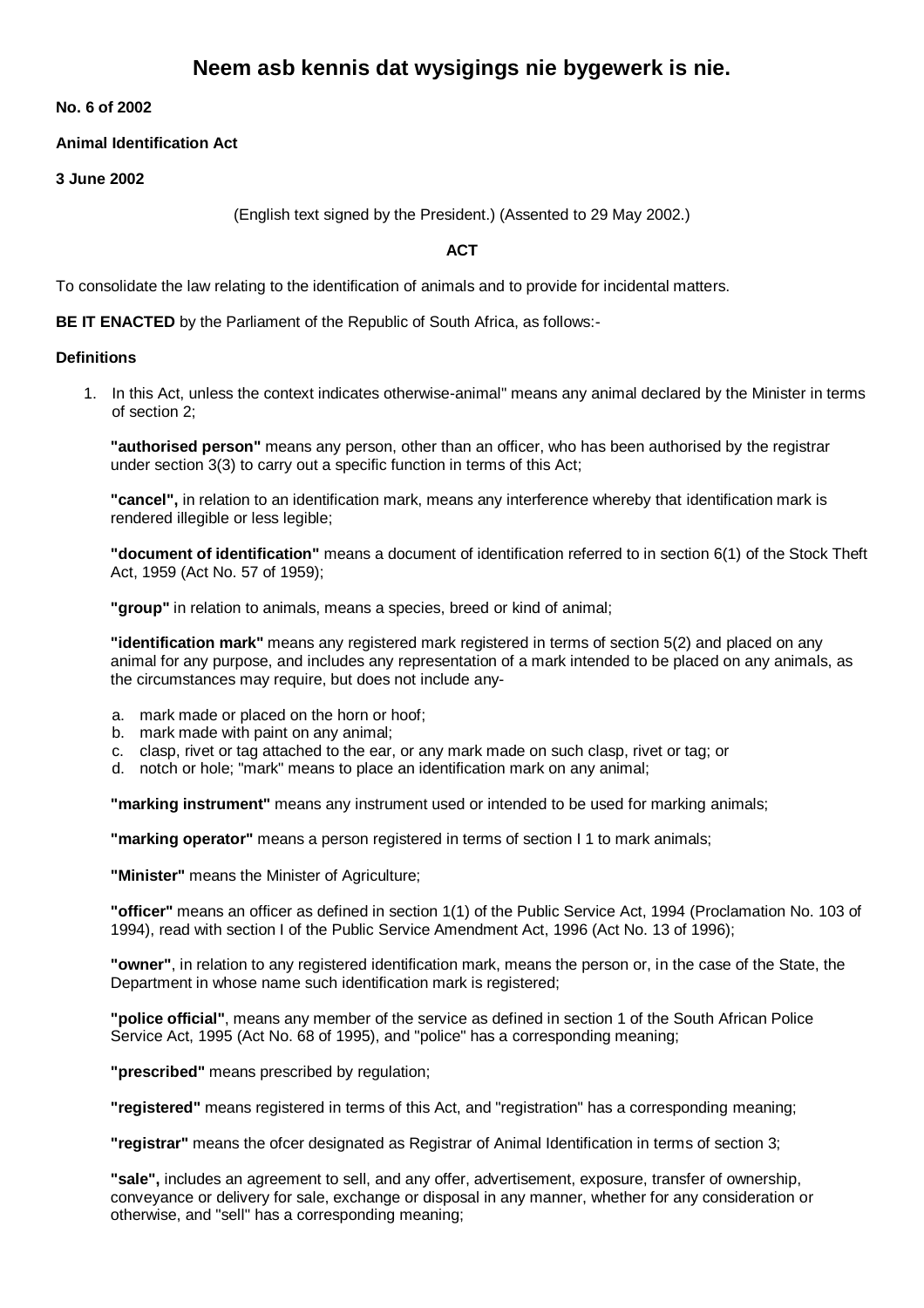**"this Act"** includes any regulations made under section 18.

## **Application of Act**

- 2. This Act applies
	- a. in respect of the animals declared by the Minister by notice in the Gazette; and
	- b. to the whole of the national territory of the Republic of South Africa.

# **Designation of registrar**

3. (1) The Minister must designate an officer in the national Department of Agriculture as the Registrar of Animal Identification, who must exercise the powers, perform the functions and carry out the duties conferred upon, assigned to or imposed on the registrar under this Act.

(2) The registrar must exercise his or her powers, perform his or her functions and carry out his or her duties subject to any instruction issued by the Minister.

(3) The registrar may in writing authorise any officer or, with the approval of the Minister, authorise any person who is not an officer, to perform any function entrusted to him or her in terms of this Act.

## **Identification marks**

4. The Minister must prescribe identification marks in respect of each group of animals to which marks may be allocated in terms of section 5.

## **Application for registration of identification mark**

- 5. (1) An application for registration of an identification mark must be made to the registrar in the prescribed manner and be accompanied by the prescribed fee.
	- (2) If the application complies with the requirements of this Act the registrar must
		- a. allocate an identification mark to the applicant;
		- b. register such identification mark in the applicant's name; and
		- c. issue to the applicant a certificate of registration of that identification mark.

## **Register of identification marks**

6. The registrar must in the prescribed manner keep a register of all identification marks prescribed by the Minister in terms of section 4.

## **Duties of owners of animals**

- 7. (1) Each owner of animals must
	- a. apply for registration of an identification mark in terms of section 5(1);
	- b. mark his or her animals in the prescribed manner;
	- c. where an identification mark on an animal is invisible or indistinct, mark the animal clearly with his or her identification mark, within 14 days after he or she is directed to do so by the registrar, an authorised person, an officer or a police official; and
	- d. notify the registrar in writing of any changes of his or her address.
	- (2) No person may-
	- a. within 14 days of the date on which he or she becomes the owner of an animal with an identification mark, sell, barter, give away or in any other manner dispose of that animal to another person, unless he or she furnishes a document of identification to the person who acquires that animal; or
	- b. after 14 days of the date on which he or she becomes the owner of an animal, sell, barter, give away or in any other manner dispose of that animal unless
	- i. such animal has been marked in the prescribed manner with the identification mark of the owner disposing of that animal; and
	- ii. he or she furnishes the person acquiring that animal with a document of identification.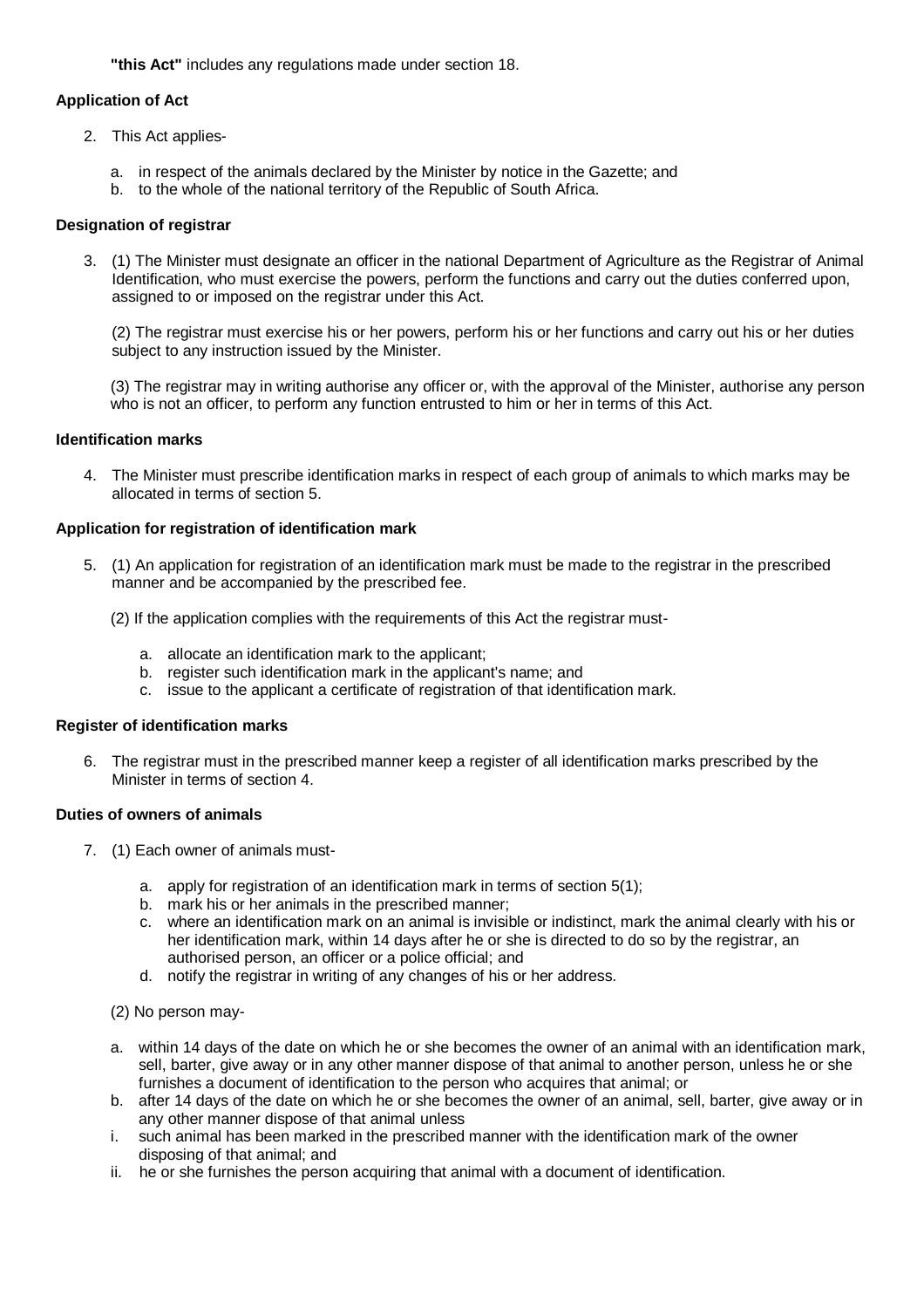(3) A person acquiring an animal from a person disposing of an animal as contemplated in subsection (2) must retain the document of identification obtained from that person for a period of one year.

## **Alternative methods of identification**

- 8. (1) An owner may, in the prescribed manner, apply for an alternative method of identification.
	- (2) The registrar may specify alternative methods of identification by notice in the Gazette.

## **Transfer of registration of identification marks**

9. Any owner of an animal may apply in the prescribed manner to the registrar for the transfer of the registration of an identification mark from the name of any other person to his or her name.

## **Fees payable in respect of registration of identification marks**

10. The registrar may not transfer the registration of any identification mark contemplated in section 9 unless the prescribed fee referred to in section 5(1) has been paid.

## **Registration of marking operators**

11. (1) (a) Any person who wants to mark animals other than his or her own animals for financial gain must apply in the prescribed manner to the registrar for registration as a marking operator, and pay the prescribed fee.

(b) If the applicant complies with the prescribed requirements, the registrar must register him or her as a marking operator.

- (c) A marking operator must in the prescribed manner keep a register of animals marked by him or her.
- (2) The registrar must in the prescribed manner keep a register of marking operators.

## **Powers of entry, investigation and seizure**

12. (1) The registrar may appoint any officer, or, with the approval of the Minister, any person who is not an officer, as an inspector to exercise the powers and perform the functions referred to in subsection (4).

(2) Every inspector must be furnished with a certificate signed by the registrar stating that he or she has been appointed as inspector under this Act.

(3) An inspector must, at the request of any person affected by the exercise of a power or performance of a function by such an inspector, exhibit the certificate referred to in subsection (2) to such a person.

(4) An inspector may, on the authority of a warrant issued in terms of subsection (5), conduct an investigation to determine whether the provisions of this Act are being or have been complied with, and may, for that purpose during normal office hours and without giving prior notice-

- a. enter upon any place, premises or conveyance in or upon which any animal, carcass or hide of any animal, or marking instrument or other instrument for marking animals, or any certificate or document, or register of marking operators in respect of which this Act applies, is or is upon reasonable grounds suspected to be;
- b. clip or otherwise remove hair from any such animal, carcass or hide in order to facilitate examination for identification marks; and
- c. seize any animal or object found in respect of which he or she has reason to suspect that this Act has been contravened.

(5) (a) A warrant referred to in subsection (4) must be issued by a magistrate who has jurisdiction in the area in which the place or facility in question is situated, and may only be issued if it appears from information on oath that there are reasonable grounds to believe that any material, substance, appliance, book, statement or document that may relate to a contravention of this Act is in or upon such place or facility.

(b) A warrant issued in terms of this section must be executed with strict regard to decency and order.

(6) (a) If no criminal proceedings are instituted in connection with any item referred to in subsection (5)(a), seized in terms of subsection (4), or if it appears that such item is not required at any trial for the purpose of evidence or an order of court, that item must be returned as soon as possible to the person from whom it was seized.

(h) After the conclusion of criminal proceedings any item seized in terms of subsection (4) and which served as an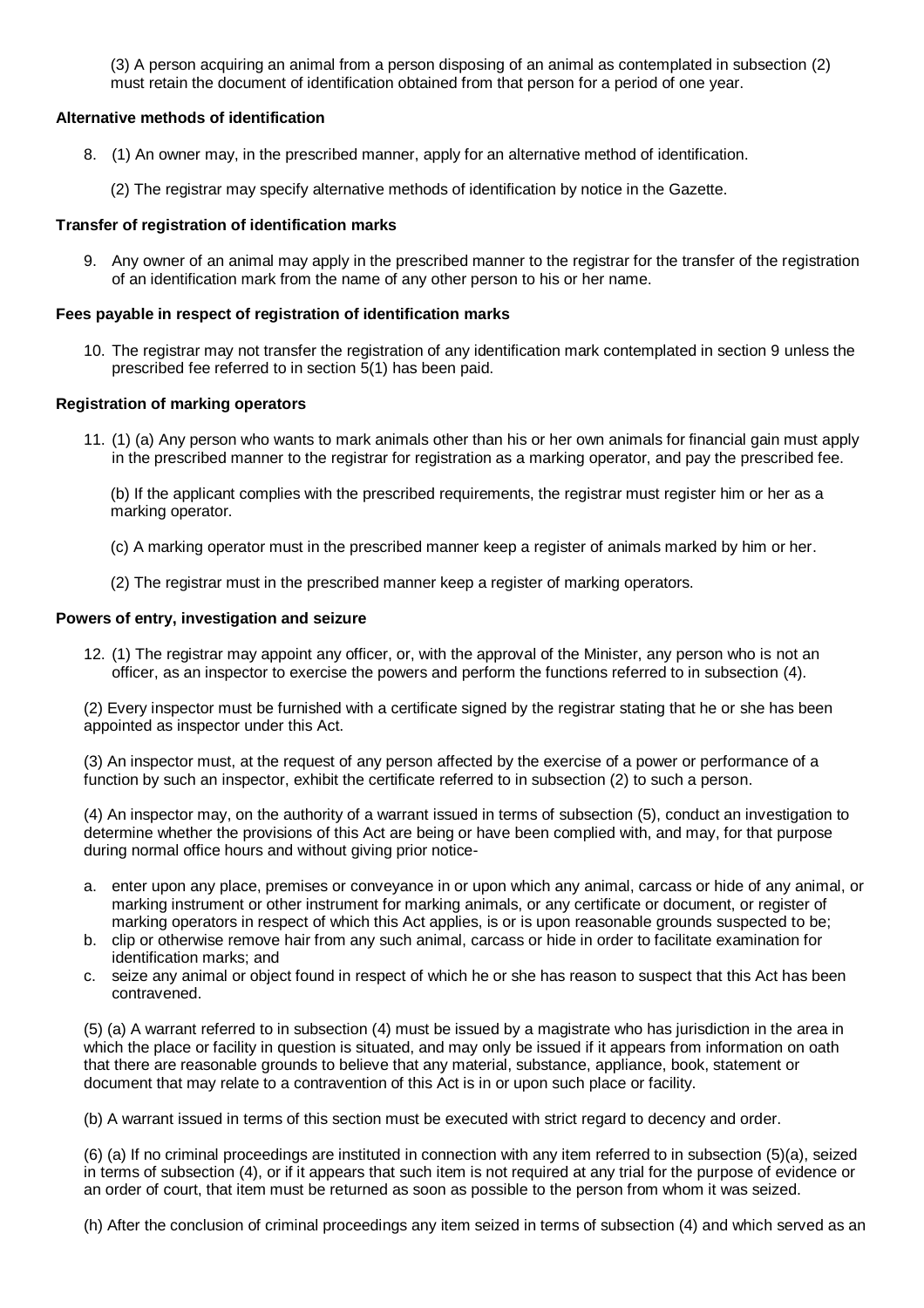exhibit in proceedings in which a person was convicted, must be handed over to the inspector to be destroyed or otherwise dealt with as instructed by the registrar.

## **Appeal against decision of registrar**

13. A person whose interests are affected by any decision or direction of the registrar may, within the period and in the manner prescribed and upon payment of the prescribed fees, appeal to the Minister against such decision.

## **Duties and powers of pound master**

14. If any animal bearing an identification mark is impounded, the pound master must follow the prescribed procedures.

## **Prohibited marking of animals**

- 15. (1) No person may
	- a. mark or allow an animal to be marked with a mark which is not an identification mark;
	- b. mark or allow an animal to be marked with an identification mark without the authorisation of the owner of such identification mark;
	- c. mark or allow an animal to be marked with an identification mark otherwise than in the prescribed manner;
	- d. mark or allow an animal to be marked with an identification mark which is registered in the name of a person who is not the owner of the animal;
	- e. mark or allow an animal to be marked with an identification mark which is not a prescribed identification mark in respect of the group to which the animal belongs; or
	- f. use more than one identification mark in respect of the same group of animals, unless the registration of all the identification marks was obtained in terms of this Act.
	- (2) Paragraphs (a), (c) and (e) of subsection (1) do not apply in respect of
		- g. the marking of animals in accordance with the rules or by-laws of an animal breeders' society or registering authority as defined in section I of the Animal Improvement Act, 1998 (Act No. 62 of 1998); or
		- h. the marking by the breeder thereof, of an animal which has been registered or recorded, as the case may be, with the South African Stud Book and Livestock Improvement Association.

# **Offences**

- 16. Any person who
	- a. is a marking operator and who fails to keep a register in terms of section  $1 \, 1(1)(c)$ ;
	- b. has in his or her possession an animal marked not in accordance with or in a manner allowed by this Act;
	- c. alters, mutilates or cancels an identification mark on an animal;
	- d. sells to any person an animal on which an identification mark has been altered, mutilated or cancelled;
	- e. sells to any person an animal of which an ear has been cut off;<br>f. hinders or obstructs an officer or an authorised person or a noli
	- hinders or obstructs an officer or an authorised person or a police official in the execution of his or her duties or the exercise of his or her powers under this Act;
	- g. fails or refuses to produce, when required in terms of this Act by the registrar or a police official to do so, any livestock or other thing in his or her possession or under his or her control;
	- h. alters a certificate issued in terms of section  $5(2)(c)$ ;
	- i. fails to comply with or contravenes any provision of section 7;
	- j. in any application made in terms of this Act, makes or causes to be made a statement which is false;
	- k. falsely holds himself or herself out to be the registrar or an authorised person; or
	- l. marks animals for financial gain without being registered as a marking operator, is guilty of an offence and liable on conviction to a fine or to imprisonment for a period not exceeding six months, or to both such fine and such imprisonment.